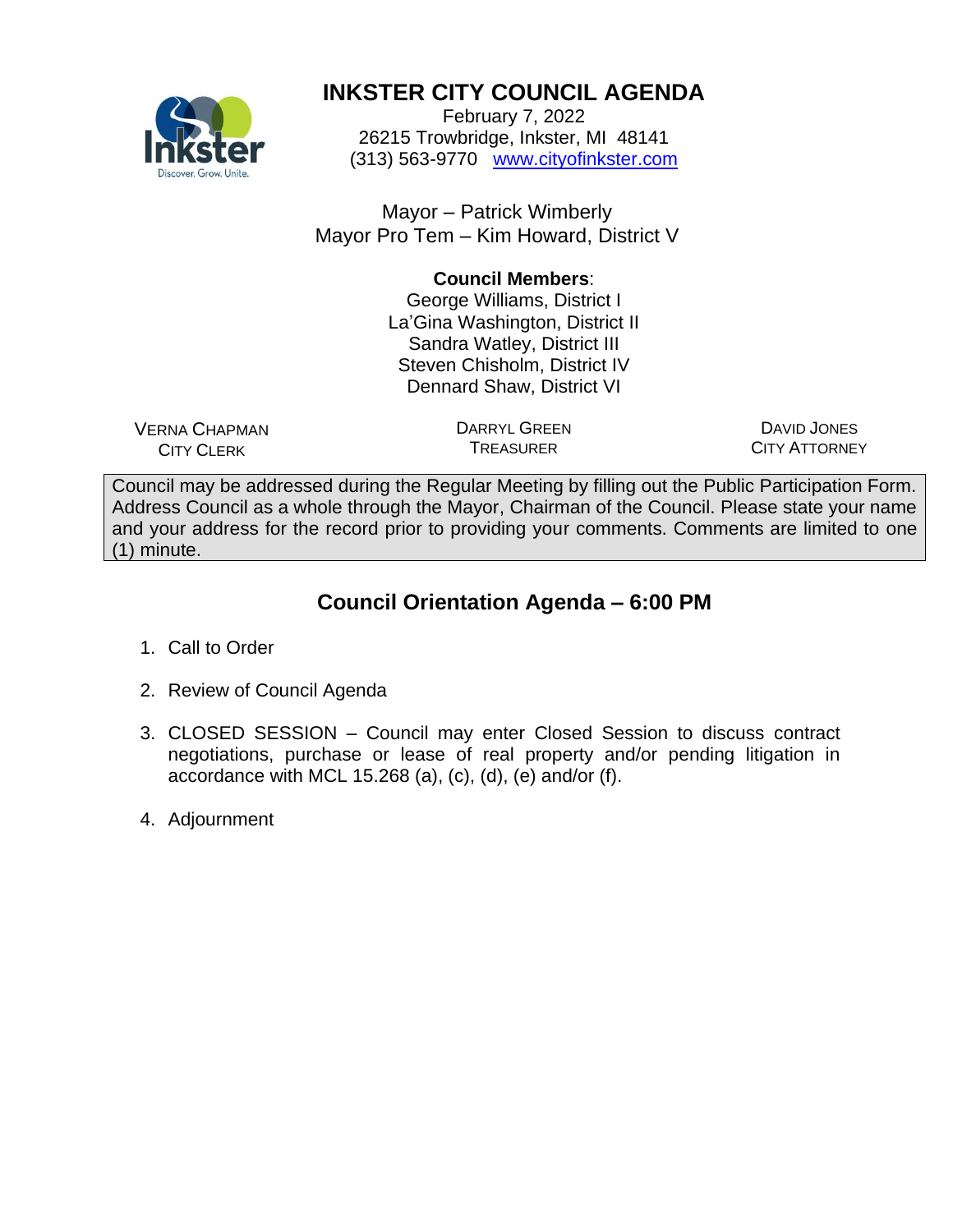# February 7, 2022 **Regular City Council Agenda – 7:00 PM**

# 1. Call to Order

- A. Prayer
- B. Pledge of Allegiance
- C. Roll Call

# 2. Approval of Agenda

- 3. Presentations/Discussion
- 4. Public Hearing
	- A. Proposed ordinance to repeal Inkster Ordinance #879 (#531) Cherry Hill Senior Citizens Housing Development service charge in lieu of taxes.

#### 5. Consent Agenda

- A. January 17, 2022, Regular Council Meeting Minutes
- B. January 29, 2022, Special Council Workshop Minutes
- C. Allen Bros. Attorneys and Counselors, LLC October Invoice: \$28,101.40

# 6. Boards and Commissions

- A. Update of current list of appointments to Boards & Commissions.
	- i. Annual appointments to Board of Review

# 7. Previous Business

- A. Discussion/Action: (Mayor Wimberly) Consider authorizing the administration to enter into a partnership with AAW Infrastructure Partners, L3C to establish an EV program to include electric vehicle charging stations within Inkster City Limits.
- B. Discussion/Action: (WCA) Consider approval authorizing WCA to remove Cherry Hill Family from the ad valorem tax rolls effective 12/31/2021 (which is now on the Cherry Hill Family PILOT).

# 8. Ordinance(s)

- A. First Reading: Ordinance to Repeal Inkster Ordinance #879 (#521).
- B. Second Reading(s): None